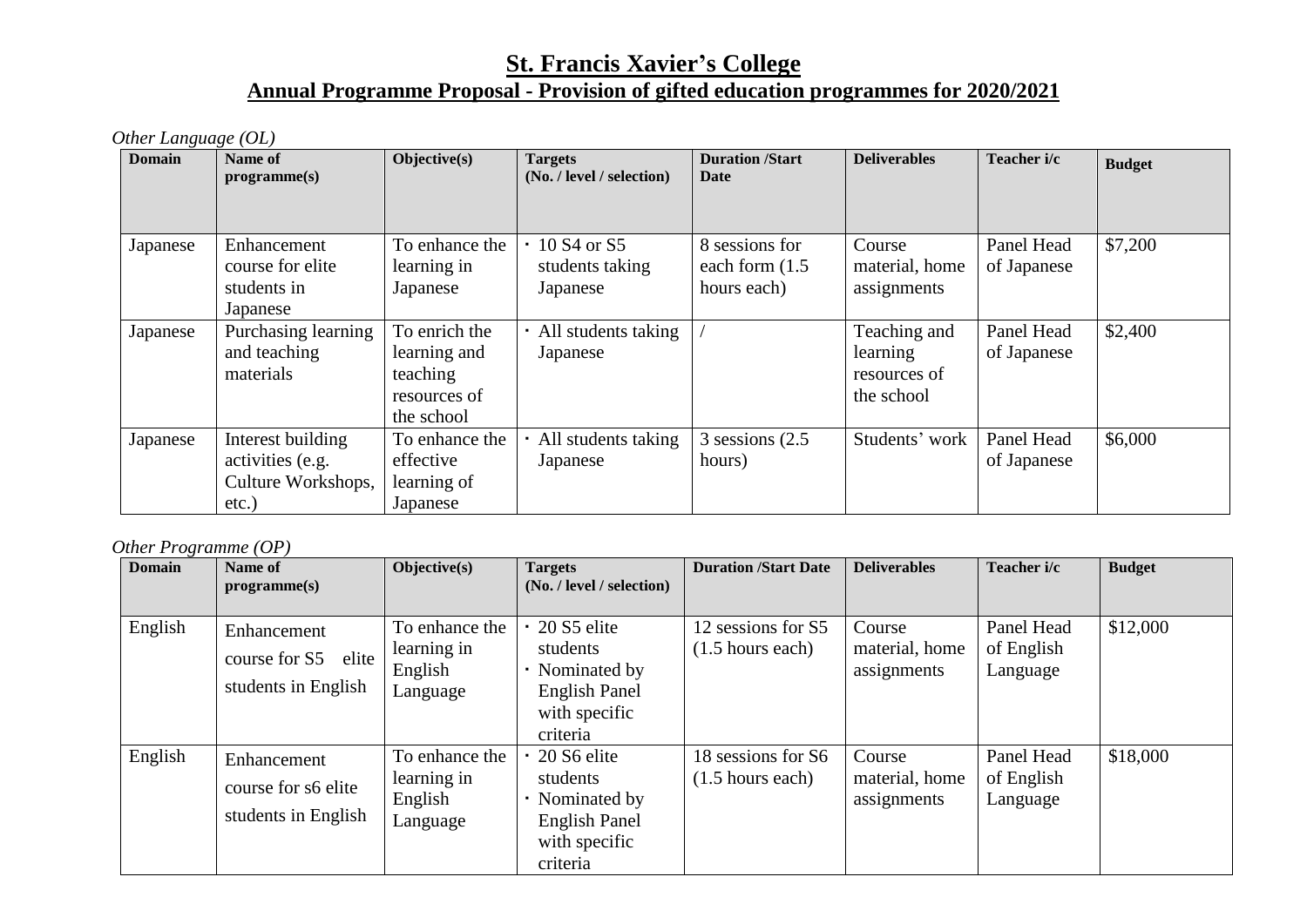| <b>Domain</b> | Name of<br>programme(s)                                | Objective(s)                                                             | <b>Targets</b><br>(No. / level / selection)                                                                            | <b>Duration /Start Date</b>                   | <b>Deliverables</b>                                            | Teacher i/c                          | <b>Budget</b> |
|---------------|--------------------------------------------------------|--------------------------------------------------------------------------|------------------------------------------------------------------------------------------------------------------------|-----------------------------------------------|----------------------------------------------------------------|--------------------------------------|---------------|
| Chinese       | 中五寫作拔尖                                                 | To enhance the<br>learning in<br>Chinese                                 | · 30 S5 elite<br>students<br>· Nominated by<br>Chi. Panel with<br>specific criteria<br>S5 elite students<br>in Chinese | 4 copies of writing                           | Students' work                                                 | Panel Head<br>of Chinese<br>Language | \$3,000       |
| Chinese       | 中六寫作拔尖                                                 | To enhance the<br>learning in<br>Chinese<br>Language                     | 30 S6 elite<br>students<br>· Nominated by<br>Chi. Panel with<br>specific criteria                                      | 6 copies of writing                           | Students' work                                                 | Panel Head<br>of Chinese<br>Language | \$,5000       |
| Maths         | Enhancement<br>course for elite<br>students in Maths.  | To enhance the<br>learning in<br>Maths.                                  | $\cdot$ 15 S4 & 15 S5<br>elite students<br>· Nominated by<br>Maths. Panel with<br>specific criteria                    | 4 sessions for each<br>form (2 hours<br>each) | Course<br>material, home<br>assignments                        | Panel Head<br>of Maths.              | \$12,000      |
| Maths         | Publishing a Maths<br>Magazine by elite<br>students    | To enhance the<br>learning of<br>Maths                                   | · 5 S5 elite students<br>· Nominated by<br>Maths. Panel with<br>specific criteria                                      | 800 copies                                    | Maths<br>magazine<br>would be<br>published at<br>the term end. | Panel Head<br>of Maths.              | \$12,000      |
| Physics       | Enhancement<br>course for elite<br>students in Physics | To enhance the<br>learning and<br>skills in<br>competition of<br>Physics | $\cdot$ 10 S4 elite<br>students<br>· Nominated by<br>Physics Panel<br>with specific<br>criteria                        | $\overline{8}$ sessions (3 hours<br>each)     | Course<br>material,<br>students' work                          | Panel Head<br>of Physics             | \$6,000       |
| Physics       | Enhancement<br>course for elite<br>students in Physics | To enhance the<br>learning and<br>skills in<br>competition of<br>Physics | 10 S5 elite<br>students<br>· Nominated by<br>Physics Panel<br>with specific<br>criteria                                | 6 sessions<br>(2 hours each)                  | Course<br>material,<br>students' work                          | Panel Head<br>of Physics             | \$3,000       |